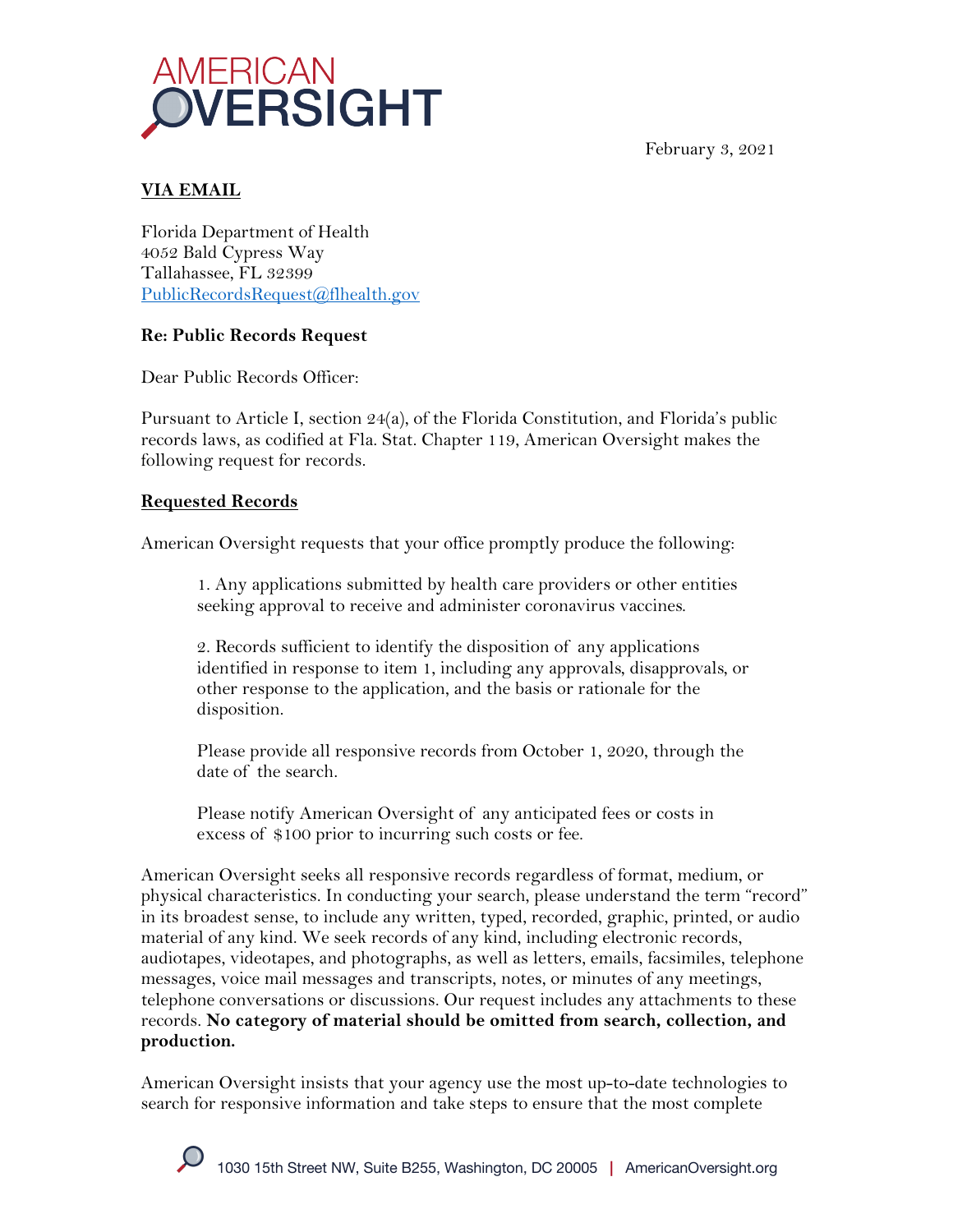repositories of information are searched. American Oversight is available to work with you to craft appropriate search terms. **However, custodian searches are still required; your office may not have direct access to files stored in .PST files, outside of network drives, in paper format, or in personal email accounts.**

In the event some portions of the requested records are properly exempt from disclosure, please disclose any reasonably segregable non-exempt portions of the requested records. If it is your position that a document contains non-exempt segments, but that those non-exempt segments are so dispersed throughout the document as to make segregation impossible, please state what portion of the document is non-exempt, and how the material is dispersed throughout the document. If a request is denied in whole, please state specifically that it is not reasonable to segregate portions of the record for release.

Please take appropriate steps to ensure that records responsive to this request are not deleted by your office before the completion of processing for this request. If records potentially responsive to this request are likely to be located on systems where they are subject to potential deletion, including on a scheduled basis, please take steps to prevent that deletion, including, as appropriate, by instituting a litigation hold on those records.

To ensure that this request is properly construed, that searches are conducted in an adequate but efficient manner, and that extraneous costs are not incurred, American Oversight welcomes an opportunity to discuss its request with you before you undertake your search or incur search or duplication costs. By working together at the outset, American Oversight and your agency can decrease the likelihood of costly and time-consuming litigation in the future.

Where possible, please provide responsive material in electronic format by email or in PDF or TIF format on a USB drive. Please send any responsive material being sent by mail to American Oversight, 1030 15th Street NW, Suite B255, Washington, DC 20005. If it will accelerate release of responsive records to American Oversight, please also provide responsive material on a rolling basis.

We understand that your office's capacity may be impacted by the COVID-19 outbreak and response efforts. Should that be the case, we would be happy to discuss potential streamlining or narrowing of our request, reasonable delays in processing this request, or other accommodations. Please feel free to contact us at the telephone number listed in the final paragraph of this letter; we look forward to working with you.

## **Conclusion**

American Oversight is a  $501(c)(3)$  nonprofit with the mission to promote tr ansparency in government, to educate the public about government activities, and to ensure the accountability of government officials. American Oversight uses the information gathered, and its analysis of it, to educate the public through reports, press releases, or other media. American Oversight also makes materials it gathers available